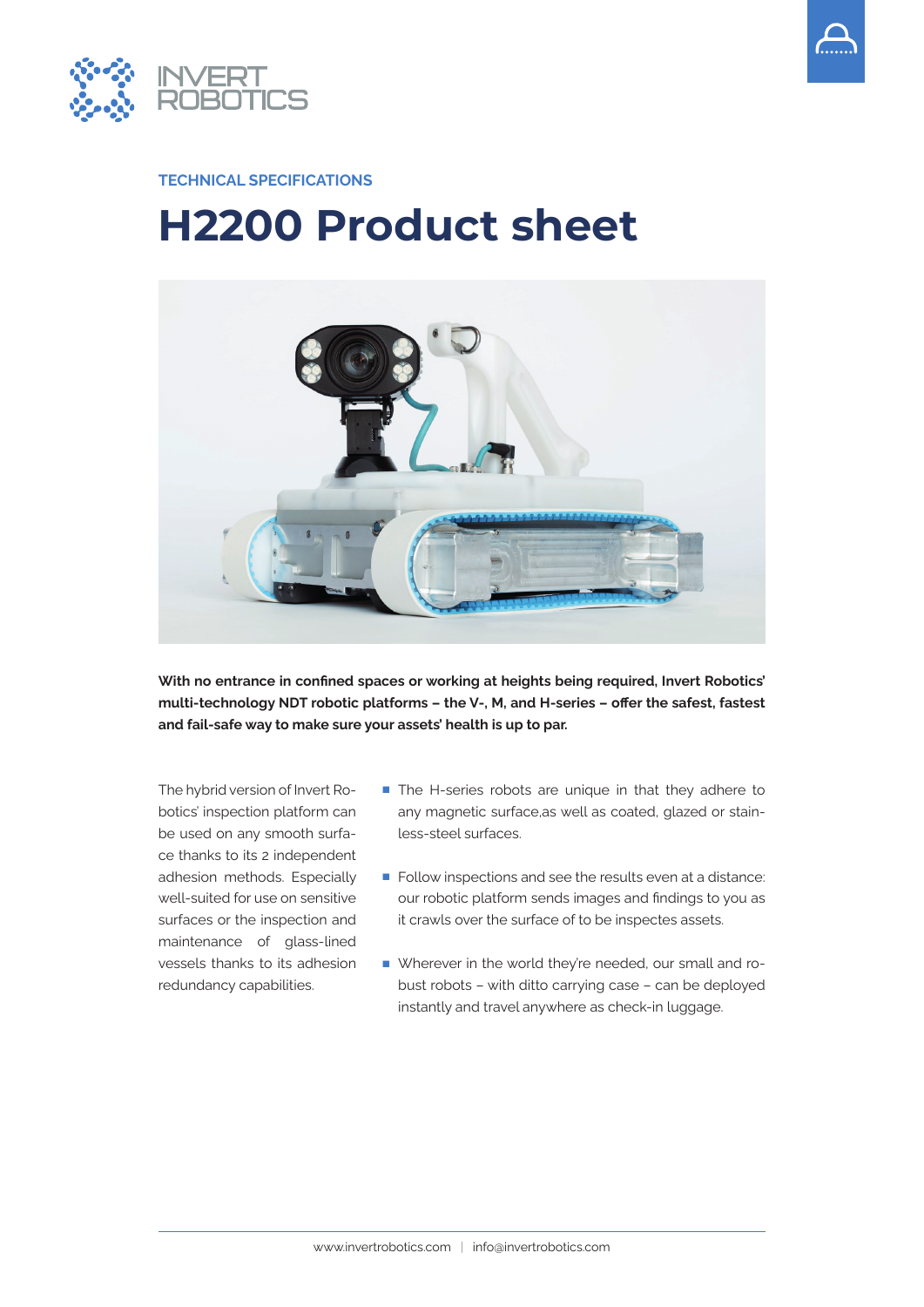# **H2200 product sheet**



## **H2200 Technical specifications**

| Weight                   | 12 kg (without camera)                                         |
|--------------------------|----------------------------------------------------------------|
| <b>Dimensions</b>        | 395 x 383 x 297 mm<br>$(W \times L \times D)$                  |
| <b>Material</b>          | Designed for coated and<br>lined carbon steel                  |
| Max. cable length        | Standard 40 m can be<br>extended up to 100 m                   |
| <b>Constr. materials</b> | UHMWPE, aluminium,<br>rubber, neodymium per-<br>manent magnets |

## **Speed**

| Max. linear speed                             | 200 mm/sec |
|-----------------------------------------------|------------|
| <b>Tracked based</b><br>differential steering | Yes        |



#### **Performance**

| Power consumption                      | 350 W                                                                                              |
|----------------------------------------|----------------------------------------------------------------------------------------------------|
| Power supply<br>(V/amp)                | 35/10                                                                                              |
| Operational<br>temperature range       | $-5^{\circ}$ C to 50 $^{\circ}$ C<br>(configurations for other<br>temperatures are availa-<br>ble) |
| Nominal diameter<br>for operation (mm) | 2200                                                                                               |
| Maximum surface<br>roughness (µ Ra)    | < 6.5                                                                                              |
| Maximum payload                        | 5 kg                                                                                               |